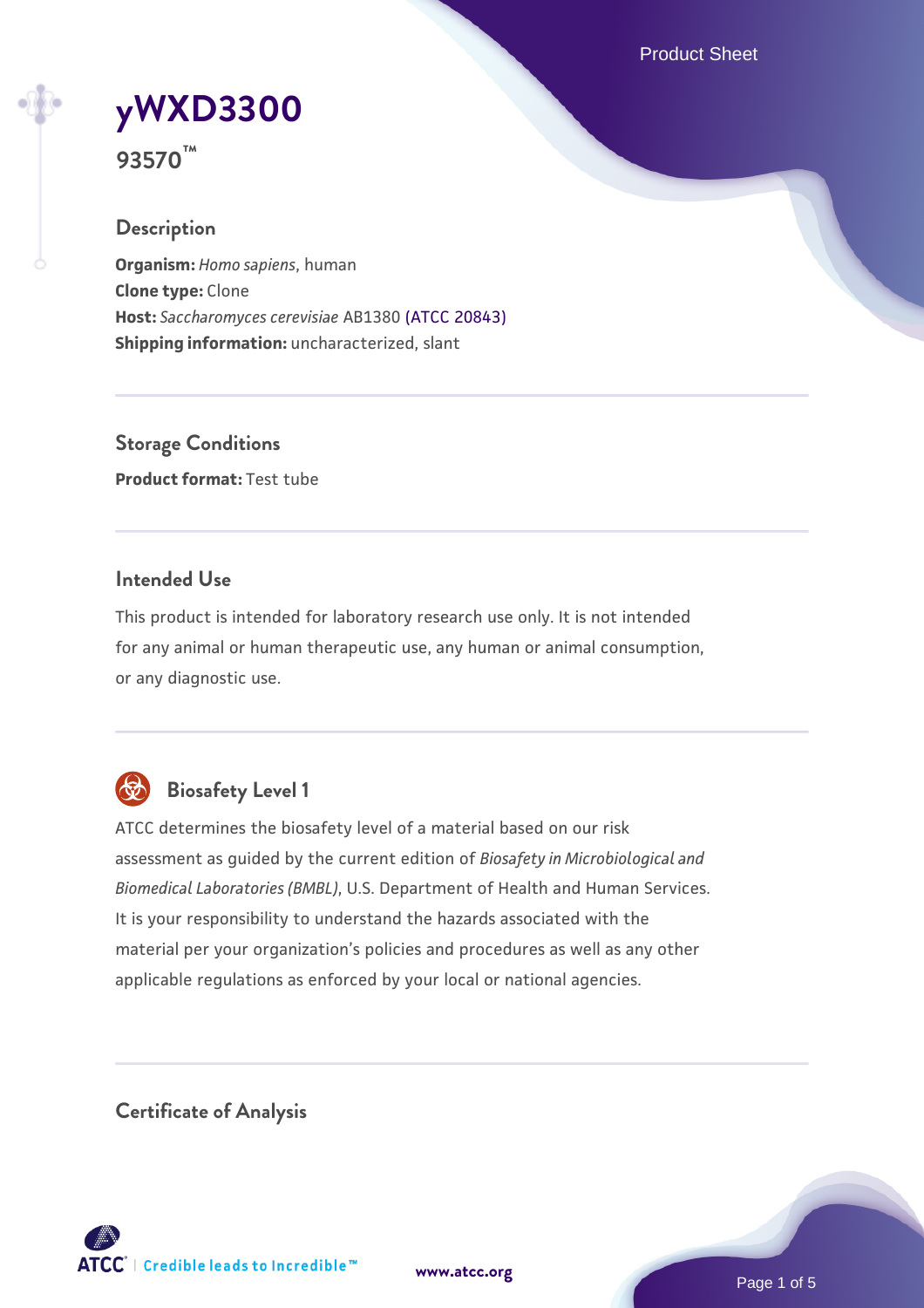# **[yWXD3300](https://www.atcc.org/products/93570)** Product Sheet **93570**

For batch-specific test results, refer to the applicable certificate of analysis that can be found at www.atcc.org.

## **Insert Information**

**Type of DNA:** genomic **Genome:** Homo sapiens **Chromosome:** X X pter-q27.3 **Gene name:** DNA Segment, single copy **Gene product:** DNA Segment, single copy [DXS2961] **Gene symbol:** DXS2961 **Contains complete coding sequence:** Unknown **Insert end:** EcoRI

## **Vector Information**

**Construct size (kb):** 175.0 **Intact vector size:** 11.454 **Vector name:** pYAC4 **Type of vector:** YAC **Host range:** *Saccharomyces cerevisiae*; *Escherichia coli* **Vector information:** other: telomere, 3548-4235 other: telomere, 6012-6699 Cross references: DNA Seq. Acc.: U01086 **Cloning sites:** EcoRI **Markers:** SUP4; HIS3; ampR; URA3; TRP1 **Replicon:** pMB1, 7186-7186; ARS1, 9632-10376

# **Growth Conditions**

**Medium:** 



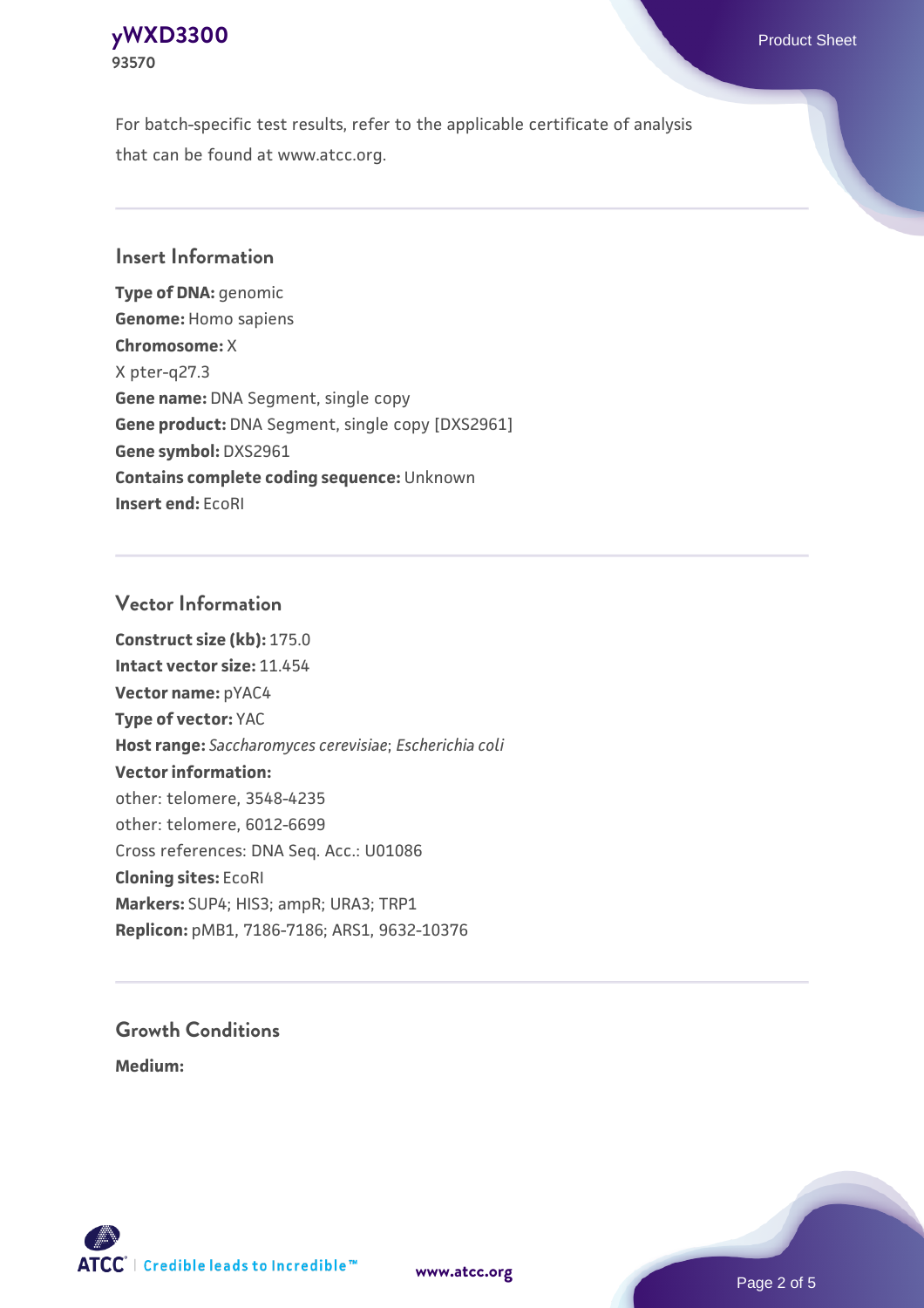#### **[yWXD3300](https://www.atcc.org/products/93570)** Product Sheet **93570**

[ATCC Medium 1245: YEPD](https://www.atcc.org/-/media/product-assets/documents/microbial-media-formulations/1/2/4/5/atcc-medium-1245.pdf?rev=705ca55d1b6f490a808a965d5c072196) **Temperature:** 30°C

#### **Notes**

More information may be available from ATCC (http://www.atcc.org or 703- 365-2620).

# **Material Citation**

If use of this material results in a scientific publication, please cite the material in the following manner: yWXD3300 (ATCC 93570)

# **References**

References and other information relating to this material are available at www.atcc.org.

# **Warranty**

The product is provided 'AS IS' and the viability of ATCC® products is warranted for 30 days from the date of shipment, provided that the customer has stored and handled the product according to the information included on the product information sheet, website, and Certificate of Analysis. For living cultures, ATCC lists the media formulation and reagents that have been found to be effective for the product. While other unspecified media and reagents may also produce satisfactory results, a change in the ATCC and/or depositor-recommended protocols may affect the recovery, growth, and/or function of the product. If an alternative medium formulation or reagent is used, the ATCC warranty for viability is no longer



**[www.atcc.org](http://www.atcc.org)**

Page 3 of 5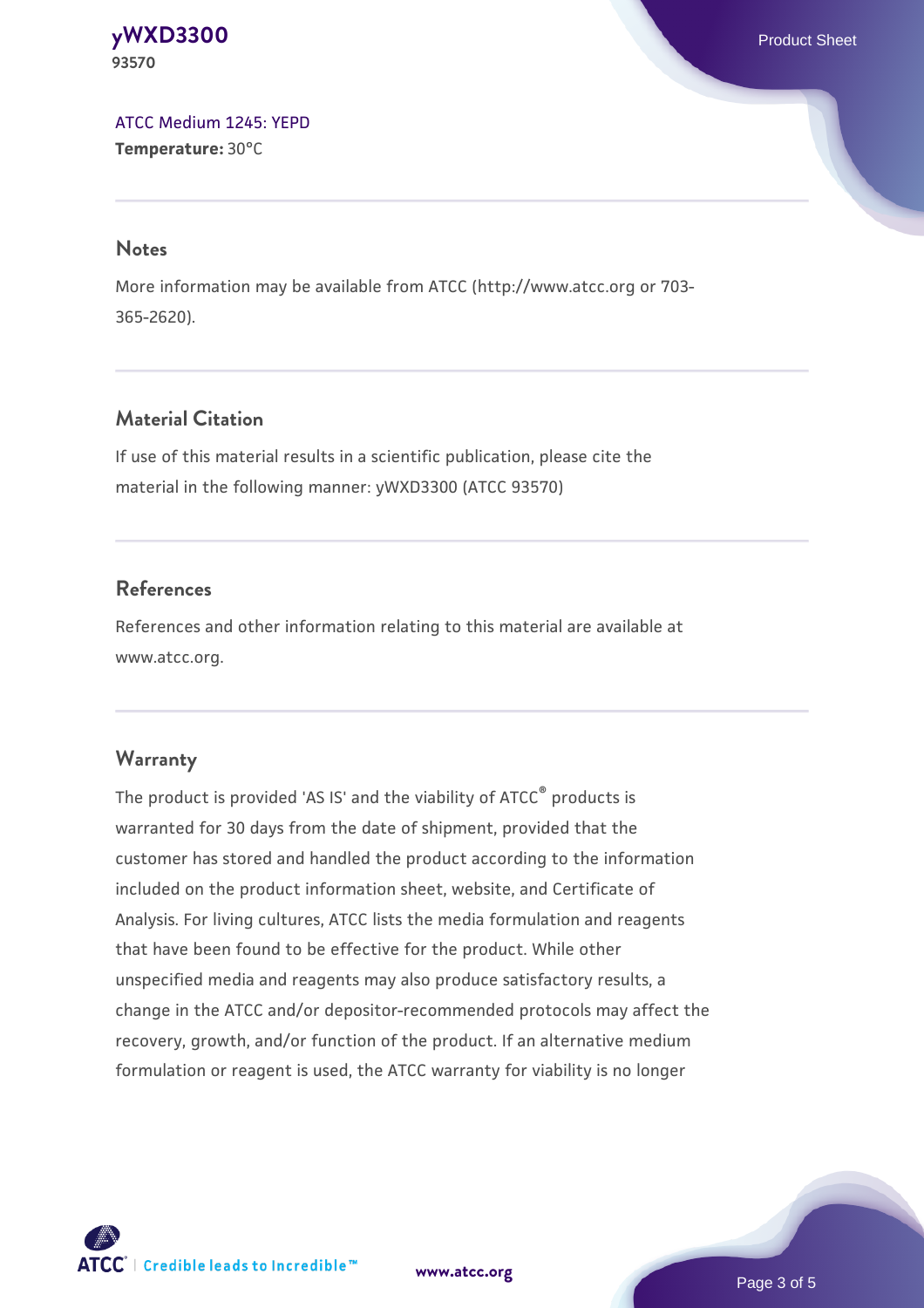**[yWXD3300](https://www.atcc.org/products/93570)** Product Sheet **93570**

valid. Except as expressly set forth herein, no other warranties of any kind are provided, express or implied, including, but not limited to, any implied warranties of merchantability, fitness for a particular purpose, manufacture according to cGMP standards, typicality, safety, accuracy, and/or noninfringement.

#### **Disclaimers**

This product is intended for laboratory research use only. It is not intended for any animal or human therapeutic use, any human or animal consumption, or any diagnostic use. Any proposed commercial use is prohibited without a license from ATCC.

While ATCC uses reasonable efforts to include accurate and up-to-date information on this product sheet, ATCC makes no warranties or representations as to its accuracy. Citations from scientific literature and patents are provided for informational purposes only. ATCC does not warrant that such information has been confirmed to be accurate or complete and the customer bears the sole responsibility of confirming the accuracy and completeness of any such information.

This product is sent on the condition that the customer is responsible for and assumes all risk and responsibility in connection with the receipt, handling, storage, disposal, and use of the ATCC product including without limitation taking all appropriate safety and handling precautions to minimize health or environmental risk. As a condition of receiving the material, the customer agrees that any activity undertaken with the ATCC product and any progeny or modifications will be conducted in compliance with all applicable laws, regulations, and guidelines. This product is provided 'AS IS' with no representations or warranties whatsoever except as expressly set forth herein and in no event shall ATCC, its parents, subsidiaries, directors, officers, agents, employees, assigns, successors, and affiliates be liable for indirect, special, incidental, or consequential damages of any kind in connection with or arising out of the customer's use of the product. While reasonable effort is made to ensure authenticity and reliability of materials on deposit, ATCC is not liable for damages arising from the misidentification or



**[www.atcc.org](http://www.atcc.org)**

Page 4 of 5